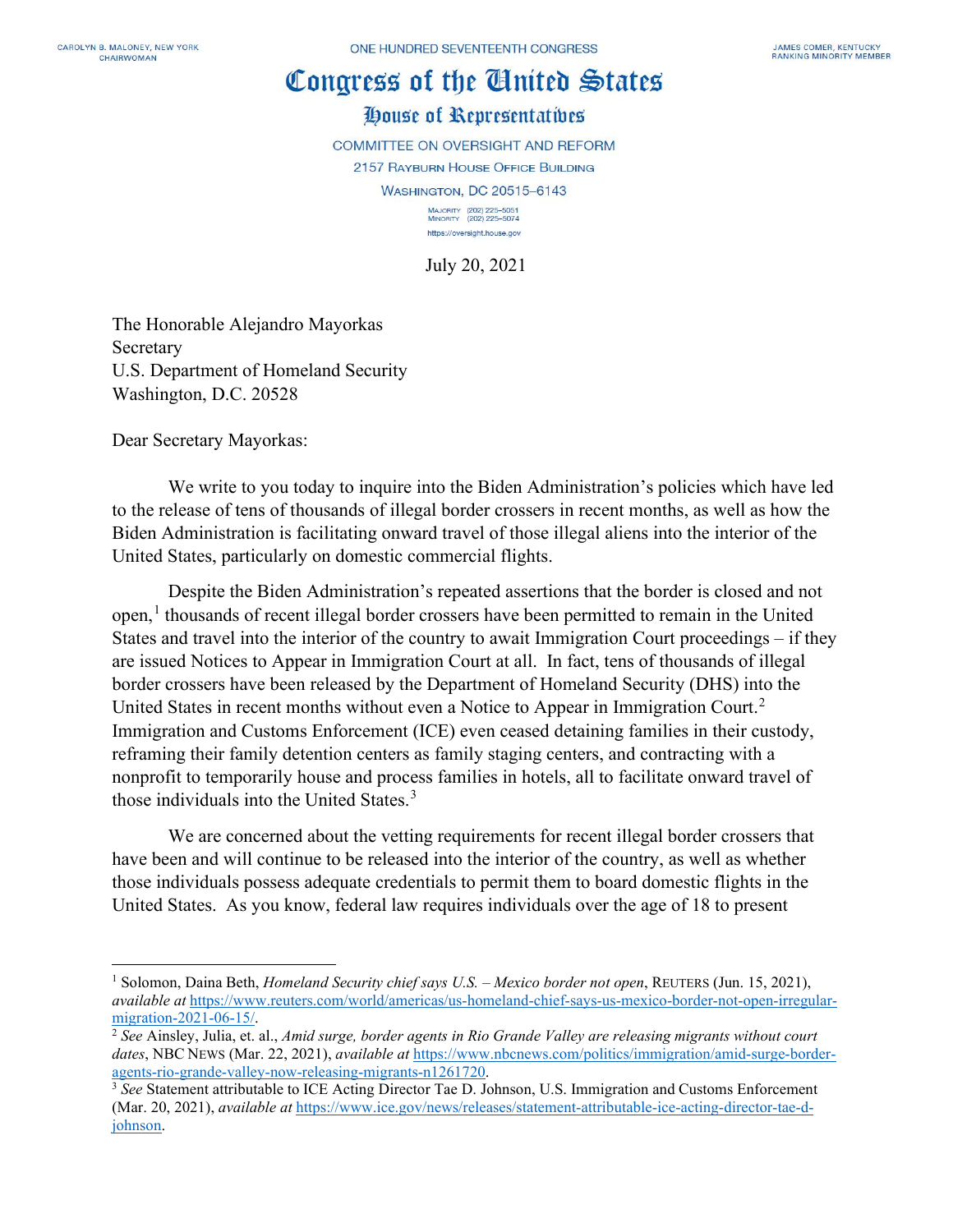Secretary Mayorkas July 20, 2021 Page 2 of 4

adequate identification at the security checkpoint to board domestic flights.<sup>[4](#page-1-0)</sup> Yet it is unclear what documents or other credentials are provided to recent illegal border crossers who are released by the DHS who may go on to board domestic flights, particularly when they are not issued a Notice to Appear in Immigration Court. This is particularly troubling considering that it is not uncommon for DHS personnel to encounter and apprehend sex offenders,  $5$  gang members,  $6$  and terrorists.<sup>[7](#page-1-3)</sup>

To assist the Committee in exercising oversight over the Biden Administration's policies of releasing thousands of illegal border crossers into the United States as well as policies governing illegal aliens travelling on domestic flights, please provide the following information no later than August 3, 2021:

- 1. An explanation of any possible identification documents passengers are required to present prior to being permitted to enter the secure area by TSA screening officials, as well as an explanation of whether those same standards are applied for those illegally present in the country who intend to board domestic flights;
- 2. An accounting of the documentation and any identification credentials provided to recent illegal border crossers prior to release from DHS custody, as well as the vetting requirements required to be satisfied prior to issuing such documentation or credentials;
- 3. An explanation of any documents or other credentials issued by DHS to recent illegal border crossers who are released from DHS custody that would satisfy TSA screening requirements;
- 4. An answer to whether individuals without an I-862 are cleared by DHS to board domestic flights;
- 5. The total number of individuals who were apprehended after illegally crossing the southwest border and who were released from DHS custody – whether on recognizance or on Alternatives to Detention – into the interior of the United States since January 20, 2021;

<span id="page-1-0"></span><sup>4</sup> *See* Transportation Security Administration, Security Screening, Identification, *available at* 

<span id="page-1-1"></span><sup>&</sup>lt;sup>5</sup> See Virgin, Yami, Felons, detainees released to the streets, not being picked up by immigration officials, FOX NEWS SAN ANTONIO, (Apr. 29, 2021), *available at* [https://news4sanantonio.com/news/local/felons-detainees](https://news4sanantonio.com/news/local/felons-detainees-released-to-the-streets-not-being-picked-up-by-immigration-officials)[released-to-the-streets-not-being-picked-up-by-immigration-officials.](https://news4sanantonio.com/news/local/felons-detainees-released-to-the-streets-not-being-picked-up-by-immigration-officials)

<span id="page-1-2"></span><sup>6</sup> *See* Shaw, Adam, *Border Patrol nabs gang members, including MS-13, attempting to enter US as part of migrant wave*, FOX NEWS (May 2, 2021), *available at* [https://www.foxnews.com/politics/border-patrol-nabs-gang-members](https://www.foxnews.com/politics/border-patrol-nabs-gang-members-ms-13)[ms-13.](https://www.foxnews.com/politics/border-patrol-nabs-gang-members-ms-13)

<span id="page-1-3"></span><sup>7</sup> *See* Ainsley, Julia, CBP stopped two men on terrorism watchlist at border, says such incidents are rare, NBC NEWS, (Apr. 6, 2021), *available at* [https://www.nbcnews.com/politics/immigration/cbp-stopped-two-men-terror](https://www.nbcnews.com/politics/immigration/cbp-stopped-two-men-terror-watchlist-border-says-such-incidents-n1263167)[watchlist-border-says-such-incidents-n1263167.](https://www.nbcnews.com/politics/immigration/cbp-stopped-two-men-terror-watchlist-border-says-such-incidents-n1263167)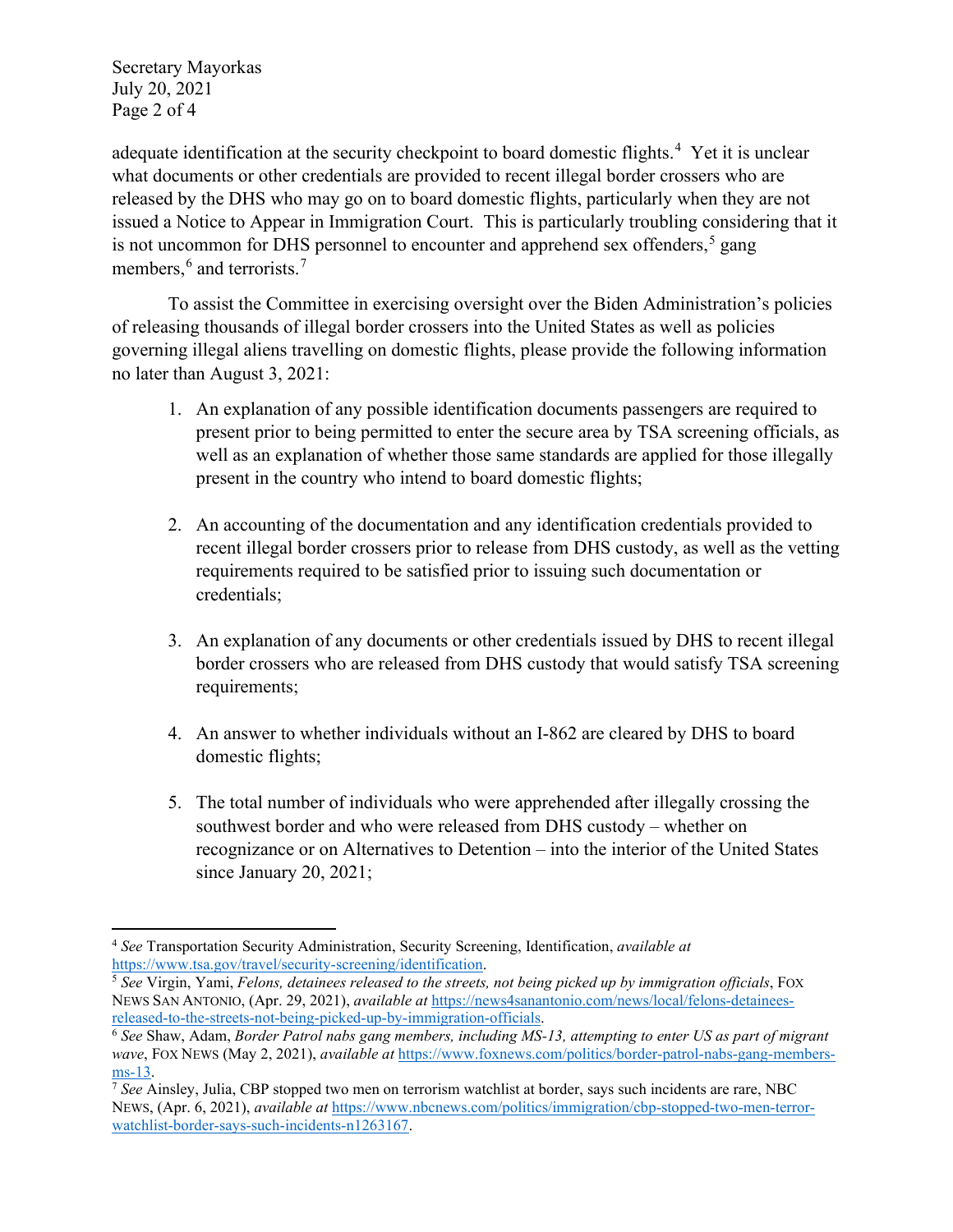Secretary Mayorkas July 20, 2021 Page 3 of 4

> 6. Is DHS expending any taxpayer resources for plane tickets to send recent illegal border crossers to their final destinations in the interior of the country?

Thank you for your consideration of this important issue. To make arrangements to deliver documents or ask any related follow-up questions, please contact Committee on Oversight and Reform Republican Staff at (202) 225-5074. The Committee on Oversight and Reform is the principal oversight committee of the U.S. House of Representatives and has broad authority to investigate "any matter" at "any time" under House Rule X. Thank you in advance for your cooperation with this inquiry.

Sincerely,

 $\frac{1}{2}$  sensor comer

Michael Cloud <sup>I</sup> James Comer Ranking Member **Ranking Member** Ranking Member Consumer Policy

Jody Hice Glenn Grothman Ranking Member **Ranking Member** Ranking Member Subcommittee on Government Operations Subcommittee on National Security

Ralph Norman **Cause A. A. Gosar, D.D.S.** Paul A. Gosar, D.D.S. Ranking Member Member Member of Congress Subcommittee on Environment

Bob Gibbs Clay Higgins

Subcommittee on Economic and Committee on Oversight and Reform

fory trice

 $\bigwedge$  and  $\bigvee$  sumer  $\bigvee$  and  $\bigcup$   $\bigtriangleup$ sar, 120

 $\sqrt{2}a$ ,  $\sqrt{b}$ 

Member of Congress Member of Congress